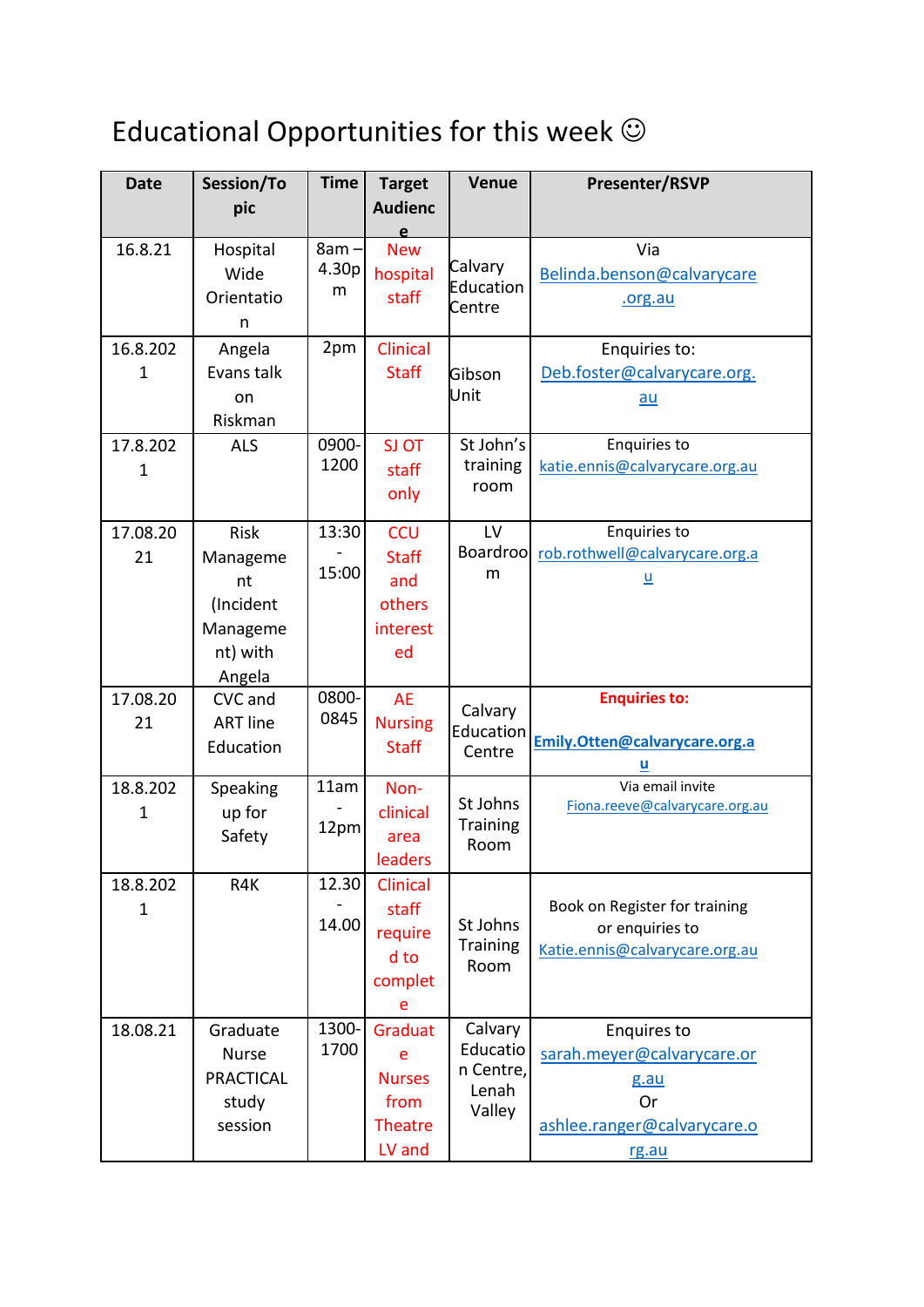| 19.08.21       | Graduate<br><b>Nurse</b><br><b>FACE TO</b><br><b>FACE</b><br>study<br>session | 0800-<br>1200                     | <b>All 2021</b><br><b>Gradua</b><br>te<br><b>Nurses</b> | Calvary<br>Educatio<br>n Centre,<br>Lenah<br>Valley | <b>Enquires to</b><br>sarah.meyer@calvarycare.or<br>g.au<br>Or<br>ashlee.ranger@calvarycare.o<br>rg.au |
|----------------|-------------------------------------------------------------------------------|-----------------------------------|---------------------------------------------------------|-----------------------------------------------------|--------------------------------------------------------------------------------------------------------|
| 19.08.21       | Graduate<br><b>Nurse</b><br><b>PRACTICAL</b><br>study<br>session              | 1300-<br>1700                     | Graduat<br>e<br>Nurses -<br>Ward<br>based               | Calvary<br>Educatio<br>n Centre,<br>Lenah<br>Valley | <b>Enquires to</b><br>sarah.meyer@calvarycare.or<br>g.au<br>Or<br>ashlee.ranger@calvarycare.o<br>rg.au |
| 19.8.202<br>1  | ALS and<br>clinical<br>deteriorati<br>$on -$<br>Simpson                       | 0930-<br>1230                     | <b>Simpso</b><br>n staff<br>only                        | <b>Training</b><br>room St<br>John's                | <b>Enquiries to</b><br>Katie.ennis@calvarycare.org.<br>au                                              |
| 20.08.20<br>21 | 3rd Year<br><b>Students</b><br>Debrief                                        | $1pm$ -<br>3.30 <sub>p</sub><br>m | <b>Student</b><br>s Only                                | Calvary<br>Education<br>Centre                      | <b>UTAS Facilitators</b><br>tas-hobart-<br>studentfacilitators@calvarycar<br>e.org.au                  |
| 20.8.202<br>1  | Dr Rosie<br>Harrup<br>talks on<br><b>Brain</b><br><b>Tumours</b>              | 3pm                               | Clinical<br><b>Staff</b>                                | Gibson<br>Unit                                      | Enquiries to:<br>Deb.foster@calvarycare.org.<br>$au$                                                   |

## Upcoming educational Opportunities

| <b>Date</b> | Session/Topi                       | <b>Time</b> | <b>Target</b> | <b>Venue</b>         | <b>Presenter/RSVP</b>                                        |
|-------------|------------------------------------|-------------|---------------|----------------------|--------------------------------------------------------------|
|             | C                                  |             | <b>Audien</b> |                      |                                                              |
|             |                                    |             | <b>ce</b>     |                      |                                                              |
| 23.8.20     | 6 Hour                             | $9.30 -$    | Clinical      |                      | <b>Discuss with NUM &amp; Book via</b>                       |
| 21          | Mandatory<br><b>Training</b>       | 1530        | <b>Staff</b>  | Calvary<br>Educatiol |                                                              |
|             | <b>BLS</b>                         |             |               | n<br>Centre,         | Register<br><b>Register for Training</b><br>for training     |
|             | Manual<br>handling<br>PCA/Epidural |             |               | Lenah<br>Valley      | Enquiries to:<br>L&DEducationBookings@calvary<br>care.org.au |
|             |                                    |             |               |                      |                                                              |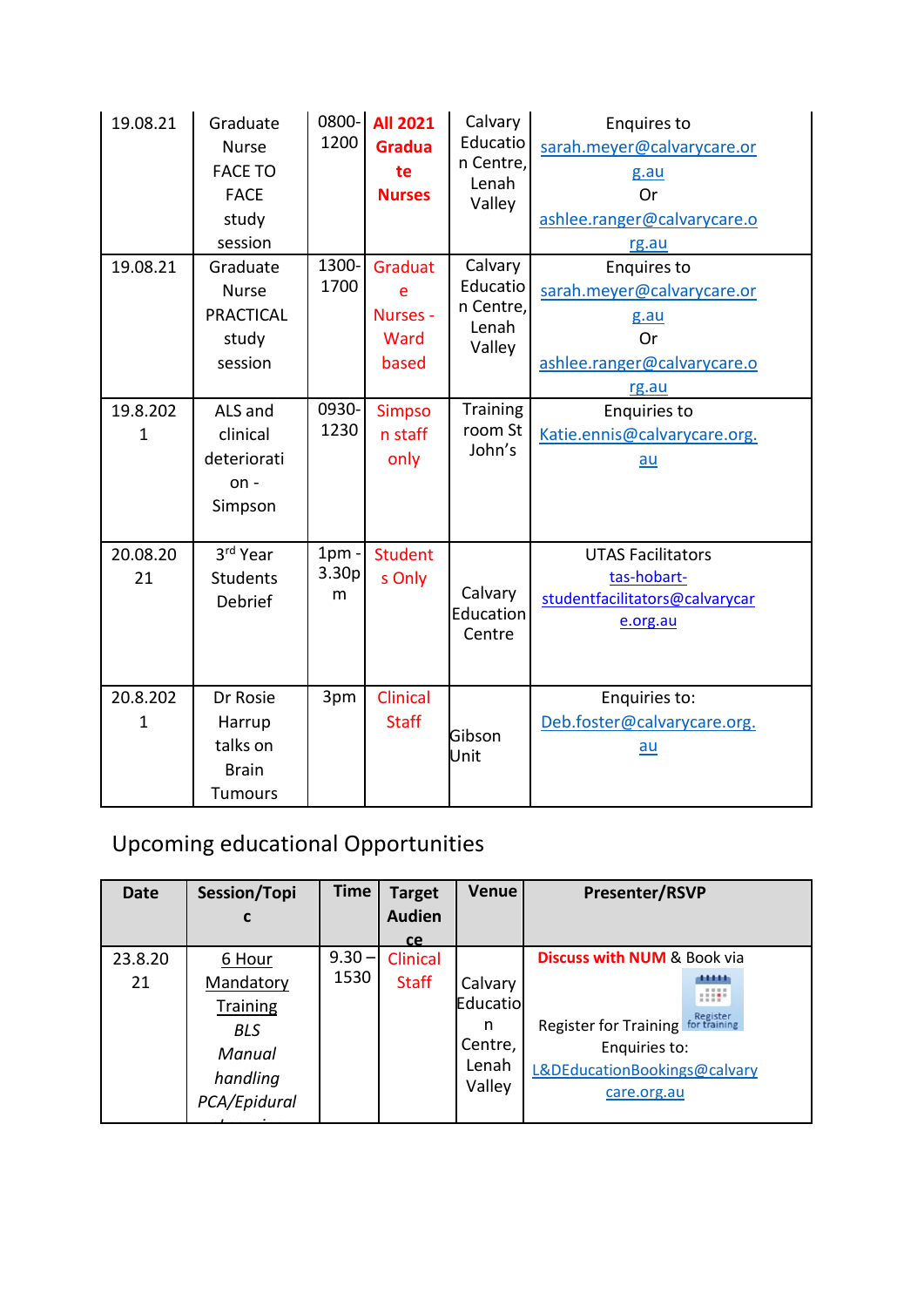| 16.8.20<br>21<br>24.08.2<br>021 | Angela Evans<br>talk on<br>Riskman<br><b>ALS</b>                                         | 2pm<br>12.00-<br>15.00 | Clinical<br><b>Staff</b><br>Clinical<br>staff        | Gibson<br>Unit<br>Lenah<br>Valley<br>educati | Enquiries to:<br>Deb.foster@calvarycare.org.a<br>$\underline{\mathsf{u}}$<br>Book on Register for training<br>or enquiries to |
|---------------------------------|------------------------------------------------------------------------------------------|------------------------|------------------------------------------------------|----------------------------------------------|-------------------------------------------------------------------------------------------------------------------------------|
| 25.8.20                         | <b>ALS</b>                                                                               | 1300-<br>1600          | require<br>d to<br>SJ OT                             | on<br>Centre<br>St<br>John's                 | Katie.ennis@calvarycare.org.au<br><b>Enquiries to</b><br>katie.ennis@calvarycare.org.au                                       |
| 21                              |                                                                                          |                        | staff<br>only                                        | trainin<br>g room                            |                                                                                                                               |
| 26.8.20<br>21                   | Wound care<br>education<br>$s$ ession $-$<br>with Belinda<br>Free (NP $-$<br>wound care) | $9.30 -$<br>12.30      | All<br>staff                                         | St<br>John's<br>trainin<br>g room            | Book on register for training<br>or enquiries to<br>L&DEducationBookings@calvary<br>care.org.au                               |
| 27.08.2<br>021                  | 3rd Year<br><b>Students</b><br>Debrief                                                   | $1pm -$<br>3.30p<br>m  | <b>Studen</b><br>ts Only                             | Calvary<br>Educatio<br>n Centre              | <b>UTAS Facilitators</b><br>tas-hobart-<br>studentfacilitators@calvarycare.<br>org.au                                         |
| 27.8.20<br>21                   | Dr Ian Byard<br>talks on<br>Incurable<br>Cancer                                          | 3pm                    | Clinical<br><b>Staff</b>                             | Gibson<br>Unit                               | Enquiries to:<br>Deb.foster@calvarycare.org.a<br>$\underline{\mathsf{u}}$                                                     |
| 31.08.2<br>021                  | Transition to<br>Emergency<br><b>Study Day</b>                                           | 0900-<br>1500          | <b>AE</b><br><b>Transit</b><br>ion<br>staff<br>only  | Calvary<br>Educatio<br>n Centre              | Enquiries to:<br>Emily.Otten@calvarycare.org.<br>au                                                                           |
| 1.9.202<br>$\mathbf{1}$         | R4K                                                                                      | 1330-<br>1500          | Clinical<br>staff<br>require<br>d to<br>compl<br>ete | Calvary<br>Educatio<br>n Centre              | Book on Register for training<br>or enquiries to<br>Katie.ennis@calvarycare.org.au                                            |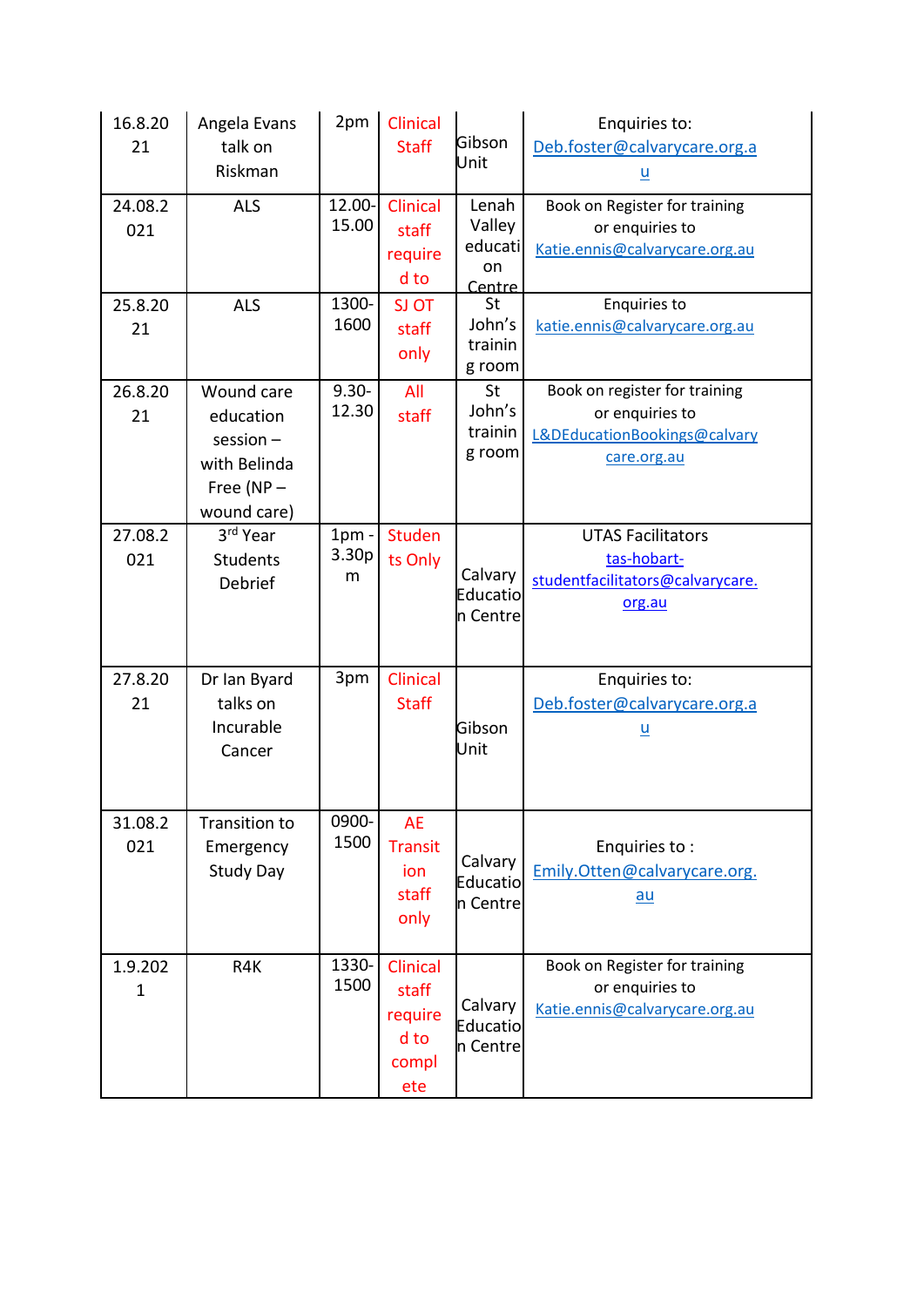| 03.9.20<br>21          | Dr Cristina<br>Moldovan                                                                    | 3pm                   | <b>Clinical</b><br><b>Staff</b>                      | Gibson<br>Unit                                         | Enquiries to:<br>Deb.foster@calvarycare.org.a<br><u>ប</u>                                                                                   |
|------------------------|--------------------------------------------------------------------------------------------|-----------------------|------------------------------------------------------|--------------------------------------------------------|---------------------------------------------------------------------------------------------------------------------------------------------|
| 03.09.2<br>021         | 3rd Year<br><b>Students</b><br>Debrief                                                     | $1pm -$<br>3.30p<br>m | <b>Studen</b><br>ts Only                             | Calvary<br>Educati<br>on<br>Centre                     | <b>UTAS Facilitators</b><br>tas-hobart-<br>studentfacilitators@calvarycare.<br>org.au                                                       |
| 3.9.202<br>$\mathbf 1$ | <b>ALS</b>                                                                                 | $1.30 -$<br>4.30      | LV<br>Theatr<br>e staff<br>only                      | Calvary<br>Educati<br>on<br>Centre                     | Book on Register for training<br>or enquiries to<br>Katie.ennis@calvarycare.org.au                                                          |
| 6.09.20<br>21          | 6 Hour<br>Mandatory<br><b>Training</b><br><b>BLS</b><br>Manual<br>handling<br>PCA/Epidural | 1100-<br>1700         | Clinical<br><b>Staff</b>                             | Calvary<br>Educatio<br>n<br>Centre,<br>Lenah<br>Valley | <b>Discuss with NUM &amp; Book via</b><br>Register<br>Register for Training<br>Enquiries to:<br>L&DEducationBookings@calvary<br>care.org.au |
| 07.9.20<br>21          | Dr Nick<br>Murphy talks<br>on Myeloma<br>and<br>autologous<br>stem cell<br>transplant      | 2pm                   | Clinical<br><b>Staff</b>                             | Gibson<br>Unit                                         | Enquiries to:<br>Deb.foster@calvarycare.org.a<br><u>u</u>                                                                                   |
| 8.9.202<br>1           | <b>ALS</b>                                                                                 | 0930-<br>1230         | Clinical<br>staff<br>require<br>d to<br>compl<br>ete | Calvary<br>Educatio<br>n Centre                        | Book on Register for training<br>or enquiries to<br>Katie.ennis@calvarycare.org.au                                                          |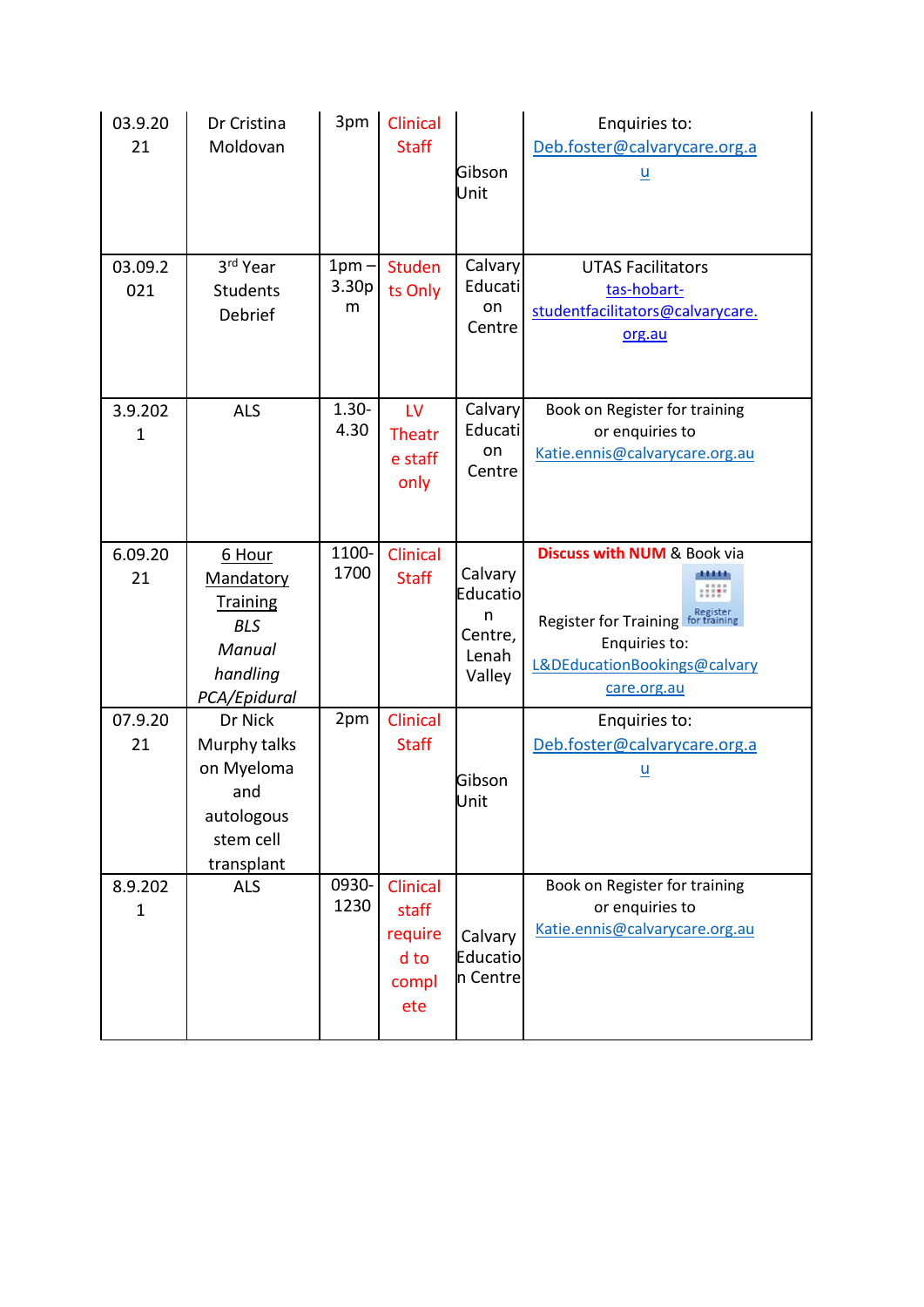| 10.09.2<br>021 | 3rd Year<br><b>Students</b><br>Debrief                                                | $1pm -$<br>3.30p<br>m | Studen<br>ts Only                                    | Calvary<br>Educatio<br>n Centre          | <b>UTAS Facilitators</b><br>tas-hobart-<br>studentfacilitators@calvarycare.<br>org.au   |
|----------------|---------------------------------------------------------------------------------------|-----------------------|------------------------------------------------------|------------------------------------------|-----------------------------------------------------------------------------------------|
| 13.09.2<br>021 | 3rd Year<br><b>Student CNA</b><br>354<br>Orientation                                  | 8.30a<br>$m -$<br>1pm | <b>Studen</b><br>ts Only                             | St.<br>John's<br><b>Training</b><br>Room | <b>UTAS Facilitators</b><br>tas-hobart-<br>studentfacilitators@calvarycare.<br>org.au   |
| 13.9.21        | Hospital<br>Wide<br>Orientation                                                       | $8am -$<br>4.30p<br>m | <b>New</b><br>staff<br>only                          | <b>CEC</b>                               | Via Belinda Benson<br>Belinda.benson@calvarycare.<br>org.au                             |
| 14.9.20<br>21  | ALS and<br>clinical<br>deterioration                                                  | 0930-<br>1230         | <b>Simpso</b><br>n staff<br>only                     | St John's<br>training<br>room            | enquiries to<br>Katie.ennis@calvarycare.org.au                                          |
| 14.9.21        | Session $B -$<br>Level 2<br>Professional<br>Development<br>Session<br>"Quality at its | 11.30<br>am –<br>4pm  | Level <sub>2</sub><br>staff or<br>senior<br>level 1  | <b>CEC</b>                               | Via register for training<br><b>Enquires to</b><br>Fiona.reeve@calvarycare.org.<br>$au$ |
| 15.9.20<br>21  | R4K                                                                                   | 0930-<br>1100         | Clinical<br>staff<br>require<br>d to<br>compl<br>ete | <b>CEC</b>                               | Book on Register for training<br>or enquiries to<br>Katie.ennis@calvarycare.org.au      |